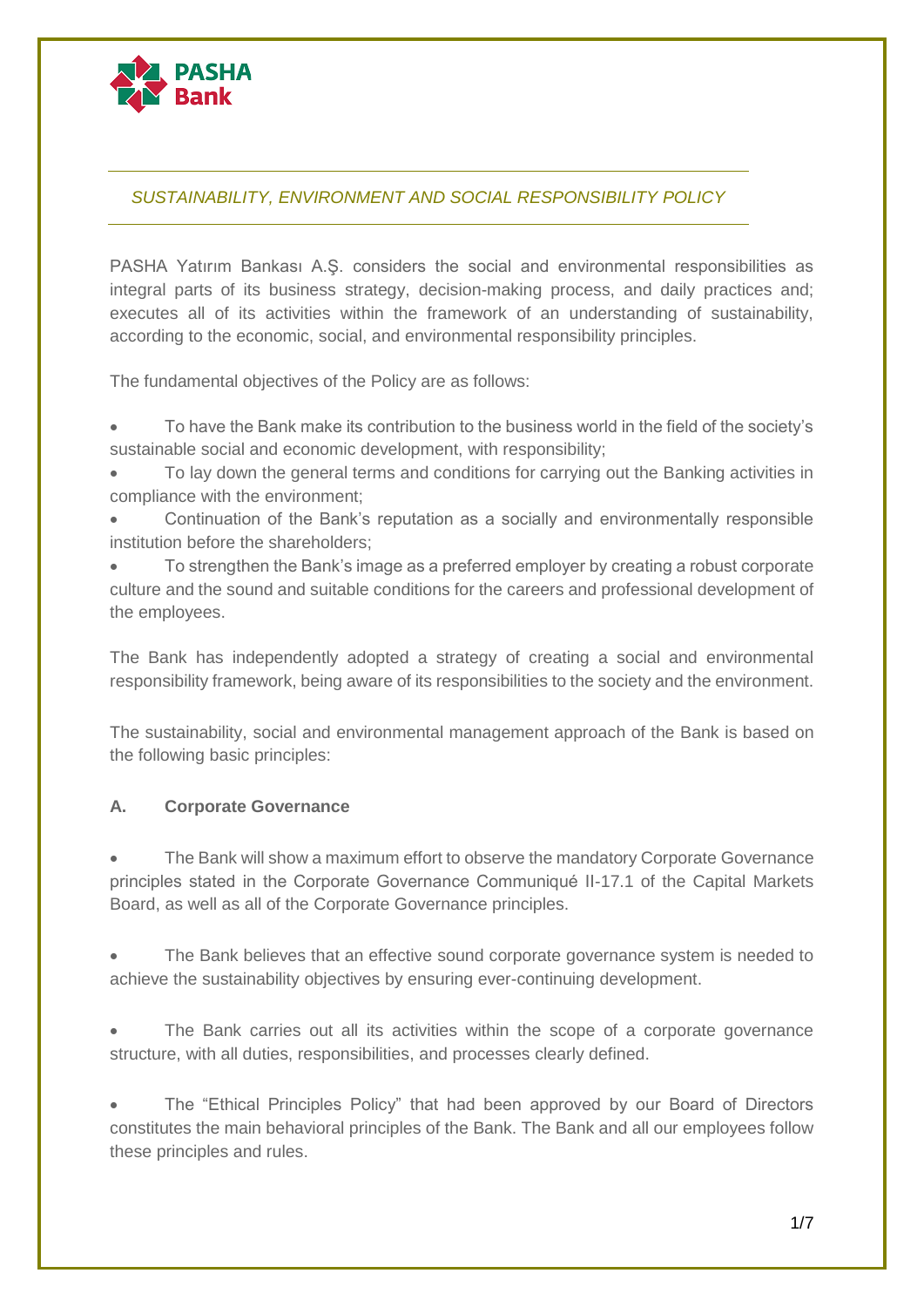

 Our Bank aims to be reliable, responsible, impartial, accountable, and transparent to its partners, shareholders, employees, suppliers, business associates, competitors, the environment, society, and the entire humanity. When trying to achieve its objectives, it abides by the laws, international law, and abides by business ethics.

 The Bank rejects all discrimination based on language, gender, political thought, race, and cultural and social origin.

## **B. Sustainability**

 The Bank believes that it has the power to shape a sustainable future and takes steps in that direction.

 The Bank takes the needs and the expectations of its shareholders into consideration and; works to fulfill its economic, social, and environmental responsibilities and adds value to them.

 The Bank carries out its activities with an ethical, transparent, and accountable corporate governance understanding and a vision of sustainable growth.

 The Bank does, to offer the best service to its clients, and to ensure that they are always satisfied, tries to add value to the future by paying regard to sustainability.

 The Bank ensures full compliance with the Occupational Health and Safety Law and Regulations that are applicable in Turkey and promptly takes the necessary measures for the health and safety of its employees.

## **C. Environmental Responsibilities**

 The Bank undertakes to follow all environmental legislation that applies to its activities and to comply with them.

 The Bank refrains from any activity that has the potential to damage its reputation and to have an adverse effect on the environment and the climate.

 The Bank is aware of its responsibility for the protection of the resources and always aims to use the resources needed for its activities in a more effective way.

 The Bank aims to improve the credit assessment processes by considering the environmental and social criteria.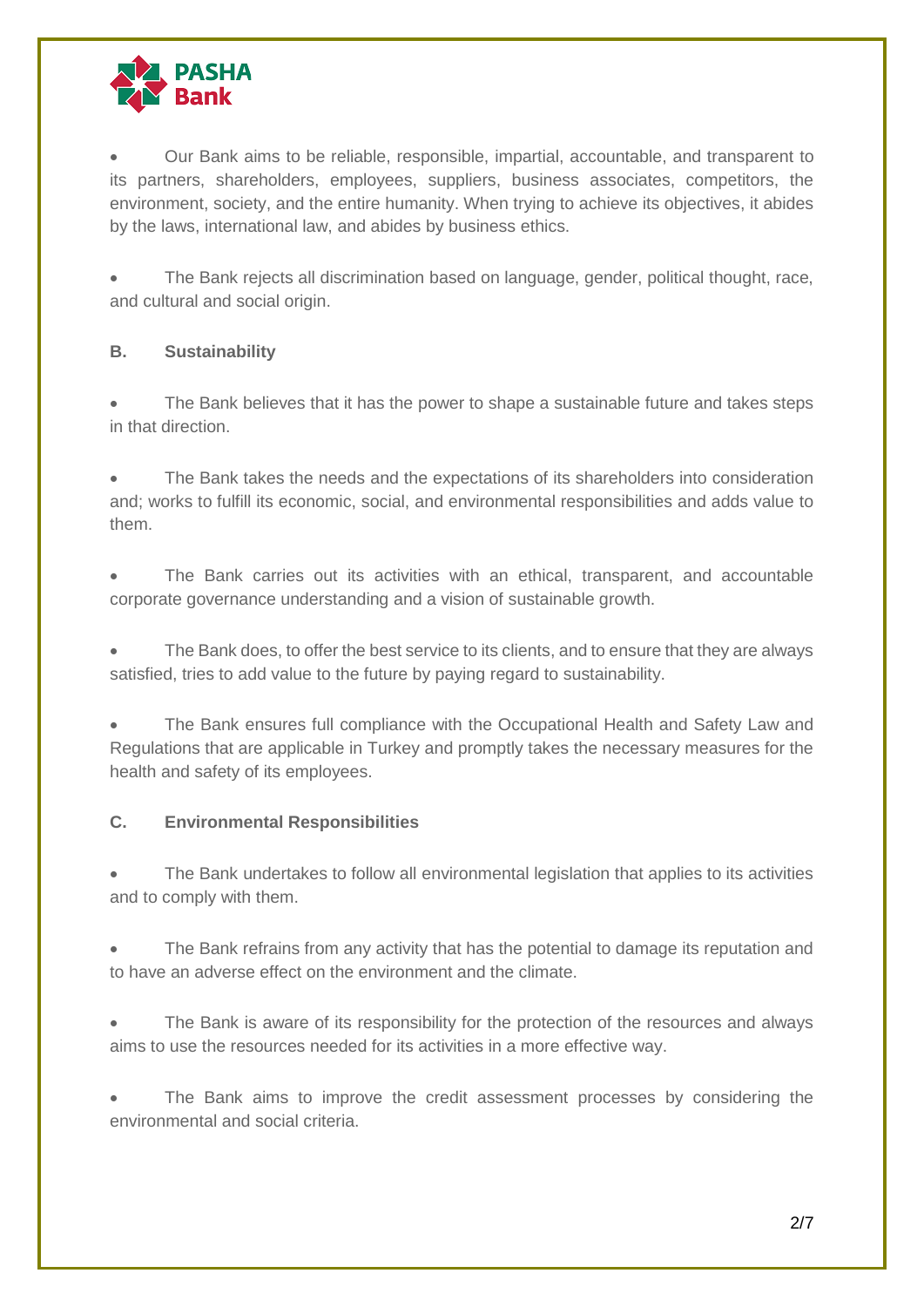

 The Bank aims to support projects with high environmental sensitiveness and those in the field of renewable energy.

 The Bank endeavors to create environmental awareness among its employees, for them to be environmentally sensitive.

• The Bank takes measures to recycle waste materials.

## **D. Corporate Responsibility**

 The Bank does – in line with its strategies, objectives, and priorities – aim to carry out and sponsor sustainable social responsibility projects that reflect and support the corporate culture and enrich brand perception.

## **E. Transparency and Communication**

 The Management is regularly informed about the Bank's performance in matters of social and environmental responsibilities.

 It follows the principle of announcing the Bank's core activities regarding its social and environmental responsibilities, the steps it has taken to internalize the requirements of the concept of sustainability, and the achievements throughout this process to all stakeholders in its annual activity reports.

 It aims a transparent, understandable, and impartial approach in the Bank's activities, within the framework of sustainable banking, towards the stakeholders at all times.

## **1. Responsibilities towards Stakeholders**

The Bank has assumed social and environmental responsibilities towards the following related parties:

Nonbank

- Clients
- Shareholders and other investors
- Regulatory authorities
- The general public at the places it operates
- **Suppliers**

#### In house

**Employees**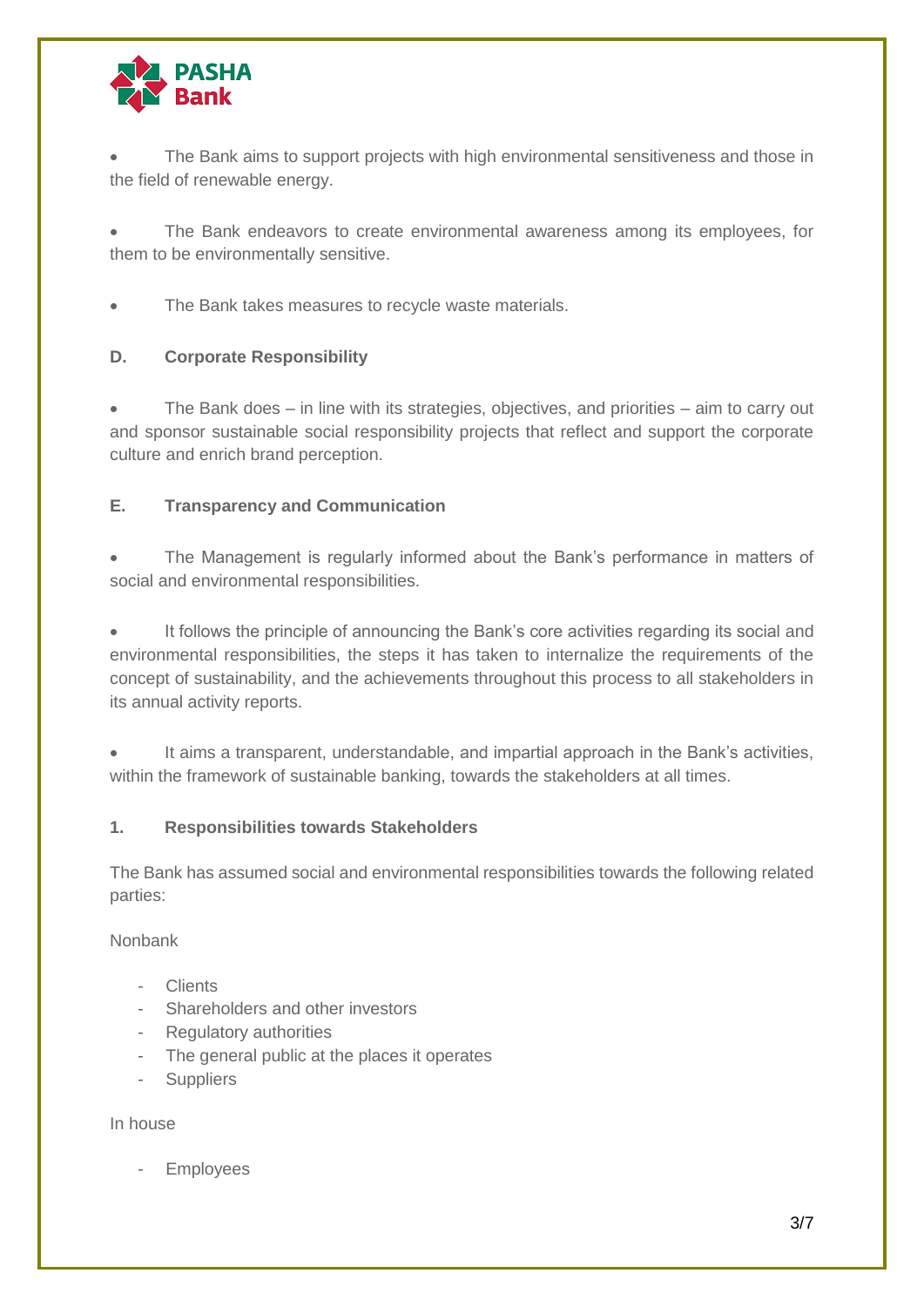

### **1.1. Responsibilities towards Clients**

a) The Bank adopts an approach in support of the continuation of production and business cycles of its corporate clients confidently in the future, whatever the macroeconomic conditions might be, and without experiencing any financial problems.

b) The Bank aims to provide its clients with the highest quality services at reasonable prices.

c) The Bank encourages offering of creative products and services to the clients and satisfying the clients' increasing demands.

d) The Bank regularly analyzes whether the clients' demands regarding the products and services are met to their satisfaction.

e) The Bank regularly audits and reviews its activities for the improvement of the business processes.

f) The Bank does regularly provide factual, clear, and accurate information about the products and services to its clients, and it does so in the most convenient way with the most suitable communication methods.

g) The Bank promises to keep the personal information about the products and services its clients use confidential.

h) The Bank refrains from working with clients that do or have the potential to jeopardize its reputation. A procedure for monitoring the clients is followed for this purpose.

i) Where, for the duration of the credit relationship, it is discovered that the loan was being used for sectors, the funding of which is not deemed appropriate, or for activities with adverse effects on the society and environment, the Bank will immediately take the necessary action.

j) The activities or the projects of the organizations that are engaged in the production or trading of any merchandise, product, or service which, according to the national laws and regulations and any international agreement, to which Turkey is party, is prohibited and restricted will not be funded, without having to make any environmental and social impact assessment, or whatever the value might be.

k) It is promised that the sectors and fields stated in the Bank's Credit Policy that has been approved by the Board of Directors, would not be financed whatever the value might be.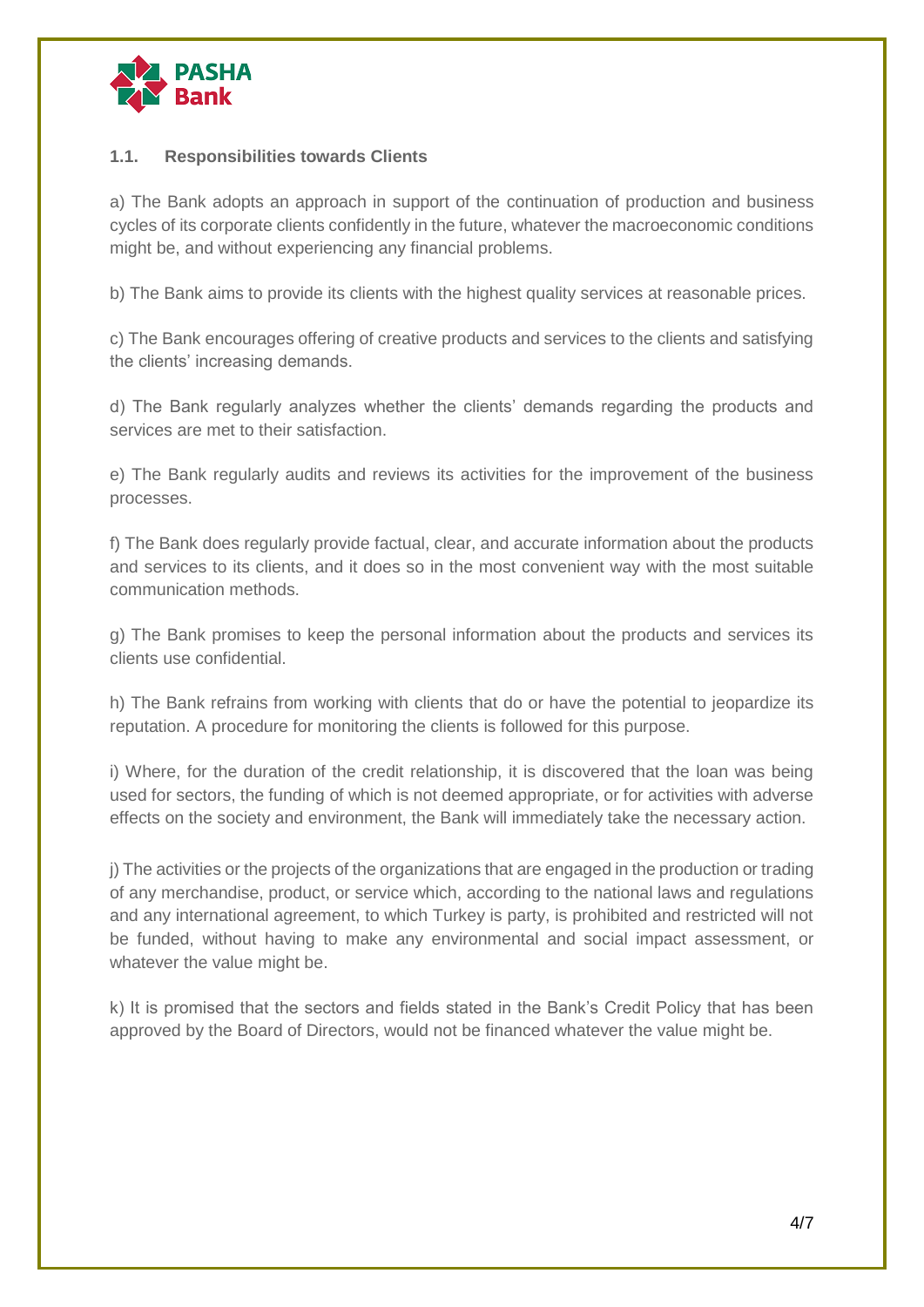

### **1.2. Responsibilities towards Shareholders and Other Investors**

a) The Board of Directors is ultimately responsible for a robust financial structure, high reputation, sustainability, and high profits.

b) The Bank is managed and directed in a way that the share values would be maximized, thus avoiding unnecessary risks. Top-Management takes its decisions responsibly, with an understanding of accountability, and tries to manage the resources and the assets most productively.

c) When making investments, the Bank considers human health and observes the business safety and environmental protection standards.

d) All official announcements are communicated to the investors, partners, and public opinion fully, simultaneously, and clearly according to the principles of equality by the representatives of the Bank empowered with the Disclosure Policy of the Bank. Therefore, it will be ensured that all stakeholders have equal access to the information simultaneously.

e) The Bank ensures that the financial data and the results of the activities are announced on the Internet in a timely fashion.

#### **1.3. Responsibilities towards Regulatory Authorities**

a) Compliance with all legislation that is in force is aimed.

b) It ensures that Banking activities are carried out meticulously under conditions of competition.

c) No tolerance will be shown to money laundering, financing of terrorism, and corruption.

#### **1.4. Responsibilities towards Personnel**

a) The Bank offers to employees a modern, safe, and healthy business atmosphere, where they are treated fair and equal, human rights are respected, and industrial rights are always improved.

b) The Bank abides by the legal requirements in the fields of human resources and occupational health and safety.

c) The Bank offers its employees opportunities for career development, pay at current rates, as well as fringe benefits.

d) The Bank treats its employees fairly both at the recruitment phase and at work and; does not discriminate on the basis of religion, language, race, gender, and ethnic origin, and neither does it have them work under harsh conditions.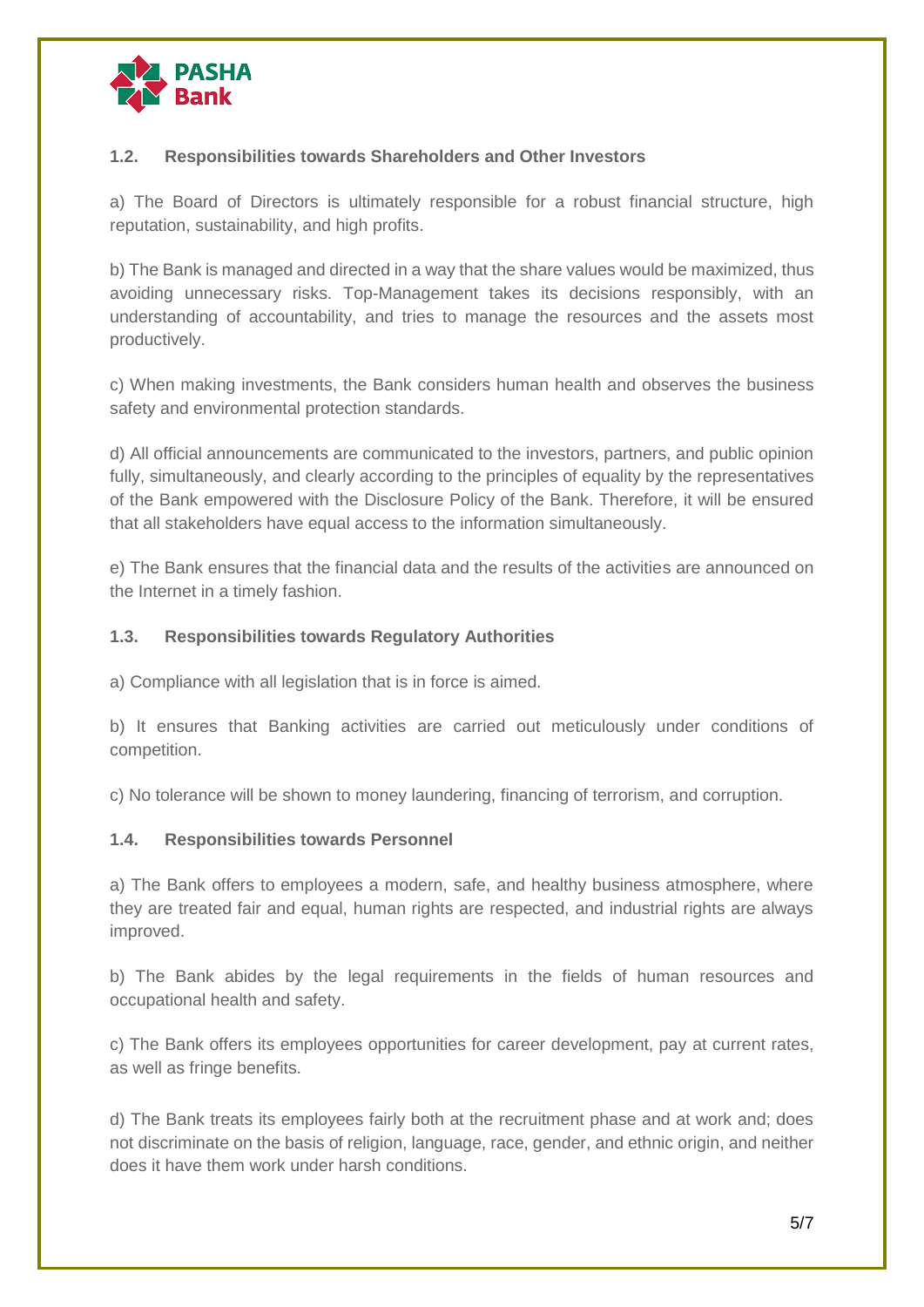

e) The Bank uses various tools such as e-mail, Intranet, and the Internet to inform its employees about important matters and events.

f) The Bank organizes activities in the Bank to contribute to the corporate culture, to strengthen togetherness, to create a sincere, respectful, and positive atmosphere, and to create a "Corporate Culture and Consciousness".

g) The Bank does select, implement, and make the assessment of beneficial results of the training programs that aim to teach its employees the knowledge, skills, attitude, and behavior that are needed in order not to lag behind in the new developments and changes in their work. It provides them the training opportunities to improve their professional knowledge and skills.

h) The Bank develops a performance management system that would enable self-assessment of the work performed by and the achievements of its employees and provide fair and equal opportunities when implementing this system. Besides, it creates a career management system, and has it implemented. These criteria will be considered in the promotions.

i) The Bank takes care to provide a safe and suitable work environment for its employees and to improve it always.

j) The Bank asks for its employees' opinions by way of surveys and using similar methods for future applications and ensures their participation in management and decision making.

k) The Bank does not, under any circumstances, tolerate child labor practices and forced labor or any kind.

l) The Bank does not, under any circumstances, tolerate corruption, abuse or excess of power, fraud, or insubordination in the firm.

m) The Bank shows zero tolerance to any kind of sexual abuse and to mobbing.

n) Personal information and the personnel details of the employees will not be shared by any unauthorized person.

o) The Bank respects any employee's decision to continue his/her career in another organization. It will conduct interviews with him/her to learn his/her reasons for leaving and to resolve any conflicts in the workplace.

p) Any employee is entitled to report to the Bank any breach of the standards stated in this policy by directly communicating with the Human Resources, and by using the communication lines mentioned in the Internal Reporting System.